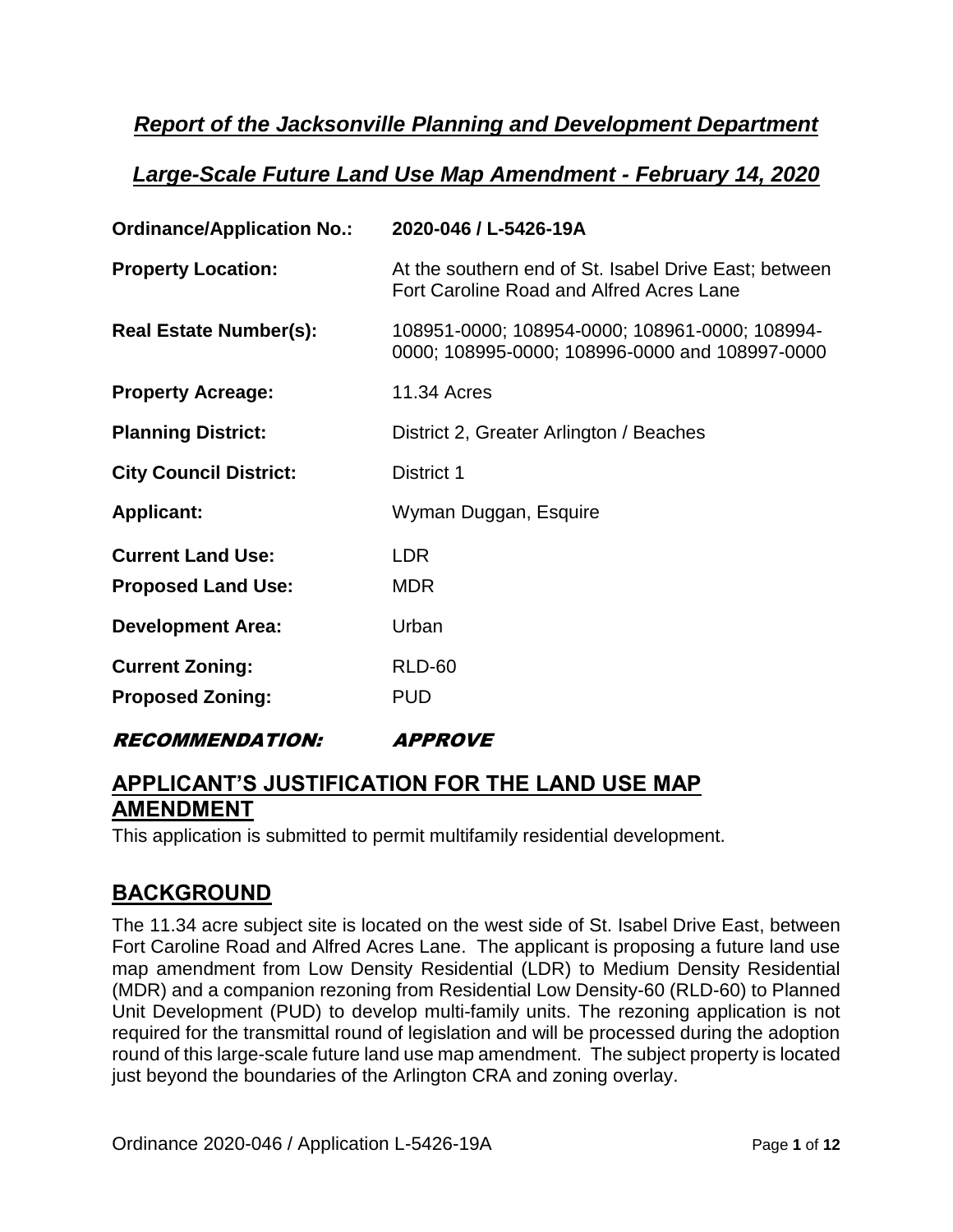The subject site is currently vacant. The properties abutting the subject site are currently designated LDR and developed with single-family dwellings. However, there is a multifamily development in the MDR land use not far to the east of the subject site and commercial development in the CGC land use runs along the Ft. Caroline Road Frontage approximately 500 feet to the south of the site. St. Isabel Drive East, classified as a local road, is a two lane right-of-way.

The adjacent land use categories, zoning districts and property uses are as follows:

*North:* Land Use: LDR Zoning: RLD-60 Property Use: Single-Family / Vacant Residential

*South:* Land Use: LDR Zoning: RLD-60 Property Use: School

*East:* Land Use: LDR / MDR Zoning: RLD-60 / RMD-D Property Use: Vacant Residential / Multi-Family

*West:* Land Use: LDR Zoning: RLD-60 Property Use: Single-Family

# **IMPACT ASSESSMENT**

Potential impacts of a proposed land use map amendment have been analyzed by comparing the Development Impact Standards for the subject site's existing vs. proposed land use categories unless maximum density/intensity is noted on the Annotated FLUM or is in a site specific policy. Development Impact Standards are detailed in FLUE Policy 1.2.16, *Development Standards for Impact Assessment*. These standards produce development potentials as shown in this section.

| <b>Development Analysis</b>                   |                                       |                            |
|-----------------------------------------------|---------------------------------------|----------------------------|
| Development Boundary                          | Urban                                 |                            |
| Roadway Frontage Classification / State Road  | Local Road (St. Isabel Drive East)    |                            |
| Plans and/or Studies                          | Greater Arlington/Beaches Vision Plan |                            |
| Site Utilization                              | Current:                              | Proposed:                  |
|                                               | Vacant Residential                    | Multi-Family               |
| Land Use / Zoning                             | Current:                              | Proposed:                  |
|                                               | LDR/RLD-60                            | MDR/PUD                    |
| Development Standards for Impact Assessment   | Current:                              | Proposed:                  |
|                                               | 5 dwelling units per acre             | 15 dwelling units per acre |
| Development Potential                         | Current:                              | Proposed:                  |
|                                               | 56 dwelling units                     | 170 dwelling units         |
| Net Increase/Decrease in Potential Floor Area | N/A                                   |                            |

### **Impact Assessment Baseline Review**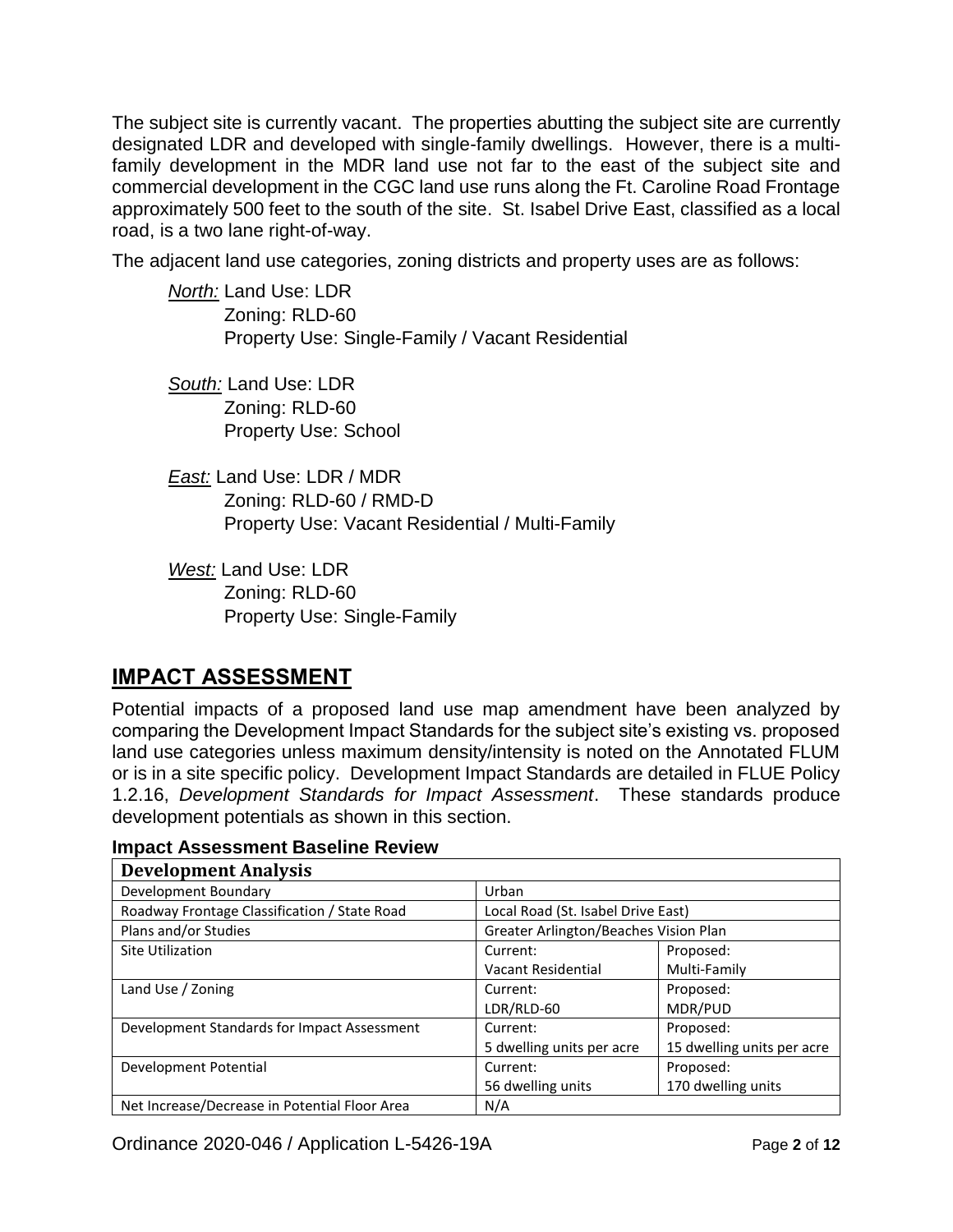| <b>Development Analysis</b>                          |                                                  |  |
|------------------------------------------------------|--------------------------------------------------|--|
| Net Increase/Decrease in Maximum Density             | Increase of 114 dwelling units                   |  |
| <b>Population Potential</b>                          | Proposed:<br>Current:                            |  |
|                                                      | 148 people<br>399 people                         |  |
| <b>Special Designation Areas</b>                     |                                                  |  |
| <b>Aquatic Preserve</b>                              | None                                             |  |
| Septic Tank Failure Area                             | None                                             |  |
| Airport Environment Zone                             | None                                             |  |
| <b>Industrial Preservation Area</b>                  | None                                             |  |
| <b>Cultural Resources</b>                            | None                                             |  |
| Archaeological Sensitivity                           | Low and High                                     |  |
| <b>Historic District</b>                             | None                                             |  |
| Coastal High Hazard/Adaptation Action Area           | None                                             |  |
| Groundwater Aquifer Recharge Area                    | 0-4 Inches                                       |  |
| <b>Wellhead Protection Zone</b><br>None              |                                                  |  |
| <b>Boat Facility Siting Zone</b>                     | None                                             |  |
| Brownfield                                           | Not applicable                                   |  |
| <b>Public Facilities</b>                             |                                                  |  |
| Potential Roadway Impact                             | 706 net new daily external trips                 |  |
| Potential Public School Impact                       | 57 new students                                  |  |
| <b>Water Provider</b>                                | <b>JEA</b>                                       |  |
| Potential Water Impact                               | Increase of 32,065 gallons per day               |  |
| Sewer Provider                                       | JEA                                              |  |
| <b>Potential Sewer Impact</b>                        | Increase of 24,049 gallons per day               |  |
| <b>Potential Solid Waste Impact</b>                  | Decrease of 382.2 tons per year                  |  |
| Drainage Basin/Sub-basin                             | Downstream of Trout River / Unnamed              |  |
| <b>Recreation and Parks</b>                          | <b>Blue Cypress Park</b>                         |  |
| <b>Mass Transit Access</b>                           | JTA Bus Line 50 within 1/2 mile walking distance |  |
| <b>Natural Features</b>                              |                                                  |  |
| Elevations                                           | 37-42 feet above mean sea level                  |  |
| Land Cover                                           | 1100- Residential low density                    |  |
|                                                      | 4110- Pine Flatwoods                             |  |
| Soils                                                | 22- Evergreen-Wesconnett Complex                 |  |
|                                                      | 24- Hurricane and Ridgewood Soils                |  |
|                                                      | 32- Leon Fine Sand                               |  |
|                                                      | 75- Urban Land - Hurricane Albany Complex        |  |
| Flood Zones                                          | None                                             |  |
| Wetlands                                             | None                                             |  |
| Wildlife (applicable to sites greater than 50 acres) | Not applicable                                   |  |

### **Utility Capacity**

The calculations to determine the water and sewer flows contained in this report and/or this spreadsheet have been established by the City of Jacksonville Planning and Development Department and have been adopted by JEA solely for the purpose of preparing this report and/or this spreadsheet. The method of calculating water and sewer flows in order to properly size infrastructure shall continue to be based on JEA's Water, Sewer and Reuse for New Development Projects document (latest edition).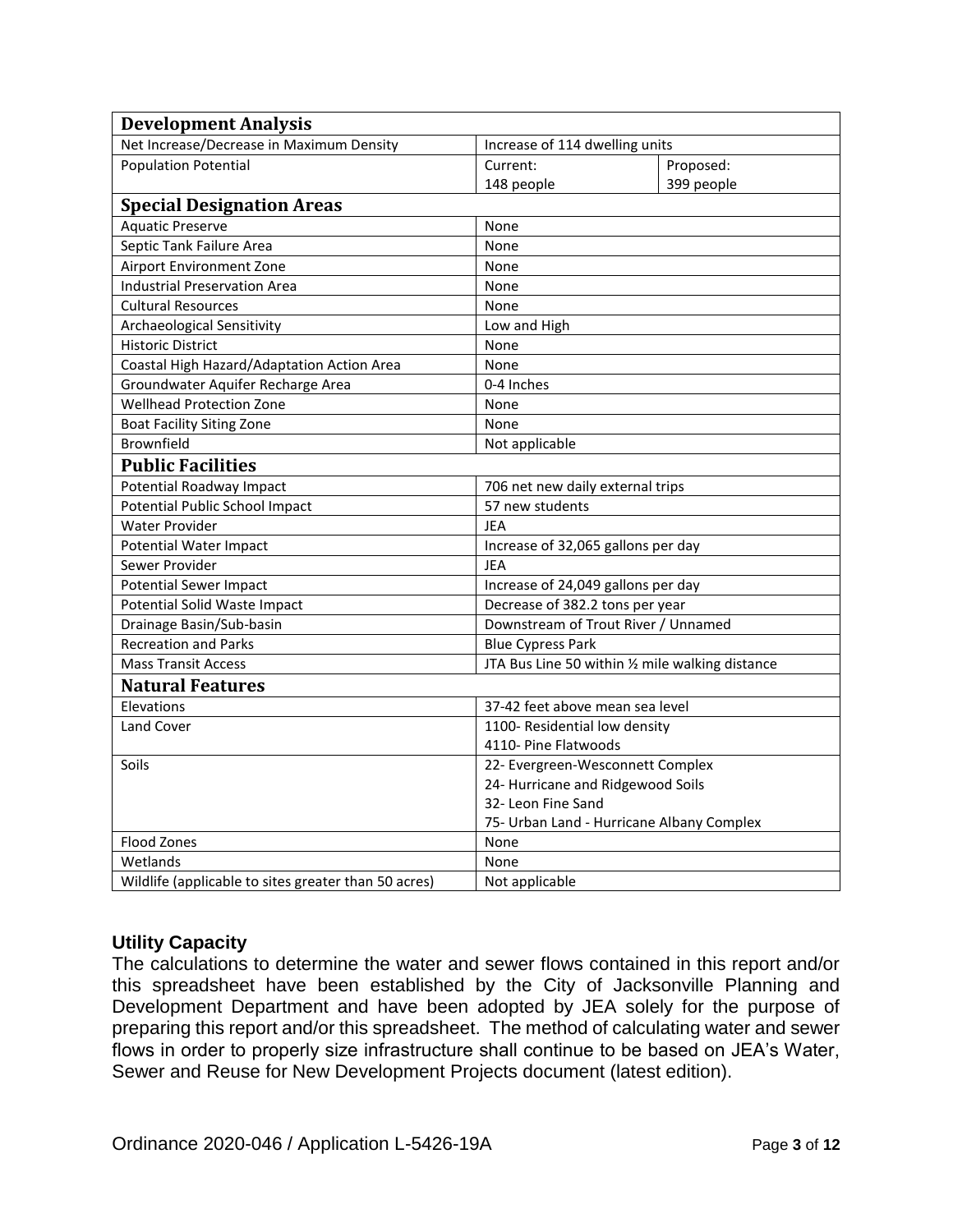### Infrastructure Element Sanitary Sewer Sub-Element

Policy 1.1.1 JEA shall provide for regional wastewater facilities associated with development within the Urban Area as defined in the Future Land Use and Capital Improvements Element, excluding improvements within the service area of an investor-owned public utility company of regional status.

According to the City's GIS Infrastructure map, the site does not have immediate access to centralized water and sewer infrastructure. The applicant will need to connect to these services in order to meet Policy 1.2.9 of the Future Land Use Element (FLUE) and maintain the maximum density of 20 dwelling units per acre. The applicant must submit a JEA availability letter with the zoning application during the adoption round.

### **Transportation**

The Planning and Development Department completed a transportation analysis (on file) and determined that the proposed amendment has the potential to result in an increase of 706 net new daily external trips. This analysis is based upon the comparison of what potentially could be built on that site (as detailed in FLUE Policy 1.2.16 Development Standards for Impact Assessment) versus the maximum development potential. Trips generated by the new development will be processed through the Concurrency and Mobility Management System Office.

#### Transportation Element

Policy 1.2.1 The City shall use the Institute of Transportation Engineers *Trip Generation Manual*, latest edition, to determine the number of trips to be produced or attracted to a particular land use when assessing a traffic impact.

#### Capital Improvements Element

Policy 1.6.1 Upon adoption of the Mobility Plan implementing ordinance, the City shall cease transportation concurrency and use a quantitative formula for purposes of assessing a landowner's mobility fee for transportation impacts generated from a proposed development, where the landowner's mobility fee shall equal the cost per vehicle miles traveled (A); multiplied by the average vehicle miles traveled per Development Area (B); multiplied by the daily trips (C); subtracted by any trip reduction adjustments assessed to the development.

#### Supplemental Transportation Information

**Objective 2.4** of the Transportation Element (TE) of the 2030 Comprehensive Plan requires that the City shall coordinate the mobility circulation system with the future land uses shown on the Future Land Use Map series in order to ensure that roads, road improvements and other mobility alternative improvements are provided as necessary to support development in an economically efficient and environmentally sound manner.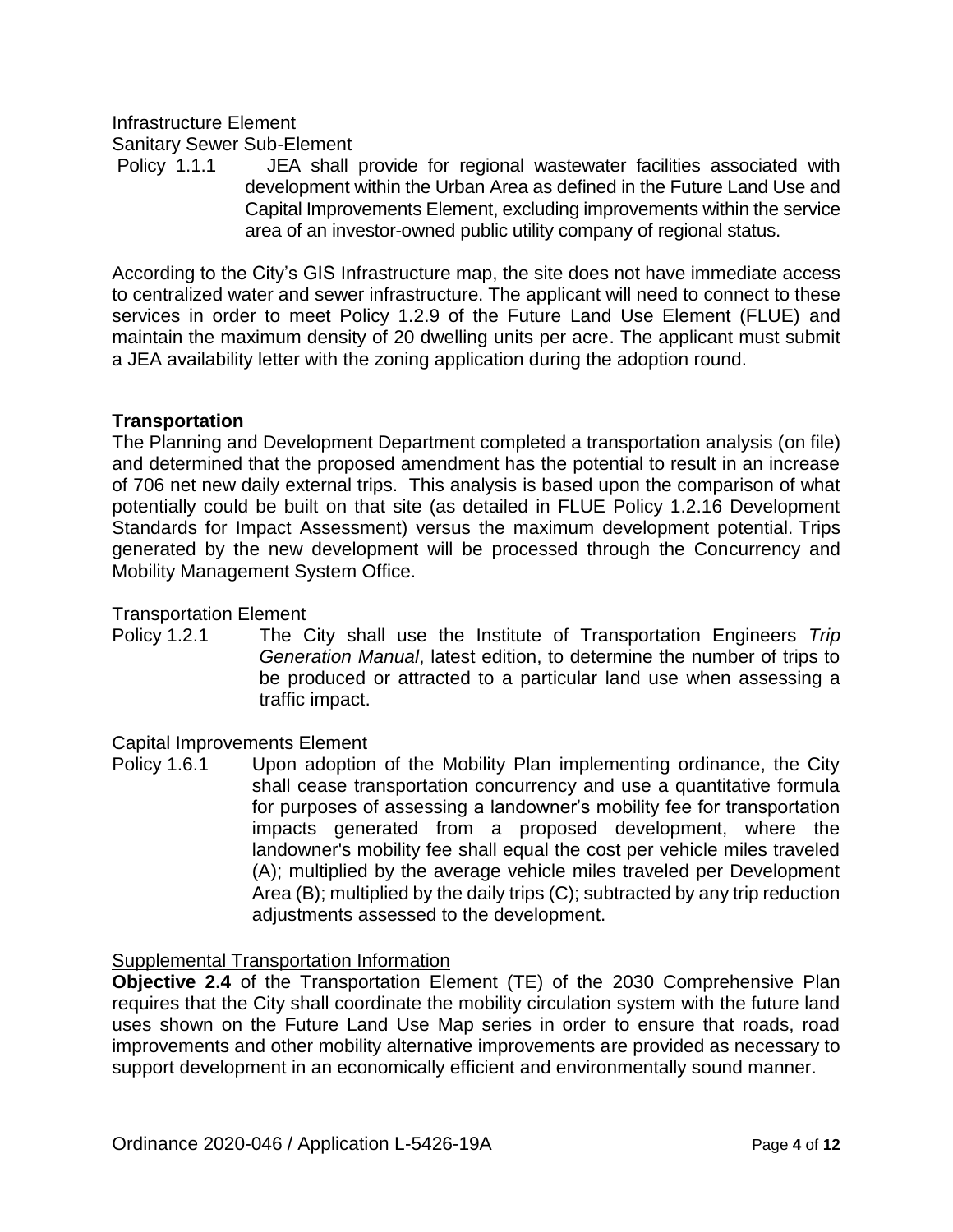**Policy 2.4.2** of the TE of the 2030 Comprehensive Plan requires that the City shall amend the adopted Comprehensive Plan to incorporate the data and analysis generated by a periodic regional transportation model and study and facilitate the implementation of the study recommendations.

These two Comprehensive Plan policies ensure that the transportation impact related to land use amendments are captured in the Long Range Transportation Plan (LRTP) that is conducted every 5 years. This analysis includes the cumulative effect of all land use amendments that were approved within this time period. This plan identifies the future transportation needs and is used to create cost feasible roadway needs that can be funded by the City's Mobility Strategy Plan.

Mobility needs vary throughout the city and in order to quantify these needs, the city was divided into 10 Mobility Zones. The Mobility Strategy Plan identifies specific transportation strategies and improvements to address traffic congestion and mobility needs for each mode of transportation. The project site is located in Mobility Zone 8.

Existing available roadway capacity for the vehicle/truck mode for the entire zone was tested based on volume demand to capacity ratio (V/C), where the average daily traffic volumes determined from the most recent City of Jacksonville traffic count data were compared to the *Maximum Service Volumes* (*MSV*) from the current *FDOT Quality/Level of Service Handbook (2012*) for each functionally classified roadway within the zone. A V/C ratio of 1.0 indicates the roadway network is operating at its capacity.

The result of the V/C ratio analysis for the overall Mobility Zone 8 is **0.60**.

The proposed land use amendment based on impact assessment standards has the development potential of 170 multi-family residential units and generating approximately 1,224 daily vehicular trips onto the roadway network. Subject site is accessible via St. Isabel Drive, which is a 2-lane undivided local road. University Boulevard between Edenfield Road and Fort Caroline Road is the first functional classified facility that will be significantly impacted by this proposed development, since the facility is operating over its capacity. The Transportation Planning Division recommends that the applicant coordinate with the City of Jacksonville Traffic Engineer Division to determine if an operational analysis is required to address the specific external impacts as a result of the land use amendment.

### **School Capacity**

Based on the impact assessment standards detailed in FLUE Policy 1.2.16, the 11.34 acre proposed land use map amendment has a development potential of 170 dwelling units. The proposed development was analyzed in accordance with the adopted level of service standards (LOS) for school capacity as established in the Interlocal Agreement (ILA) and the Public Schools and Facilities Element. The ILA was entered into in coordination with the Duval County Public School System (DCPS) and the other municipalities within Duval County.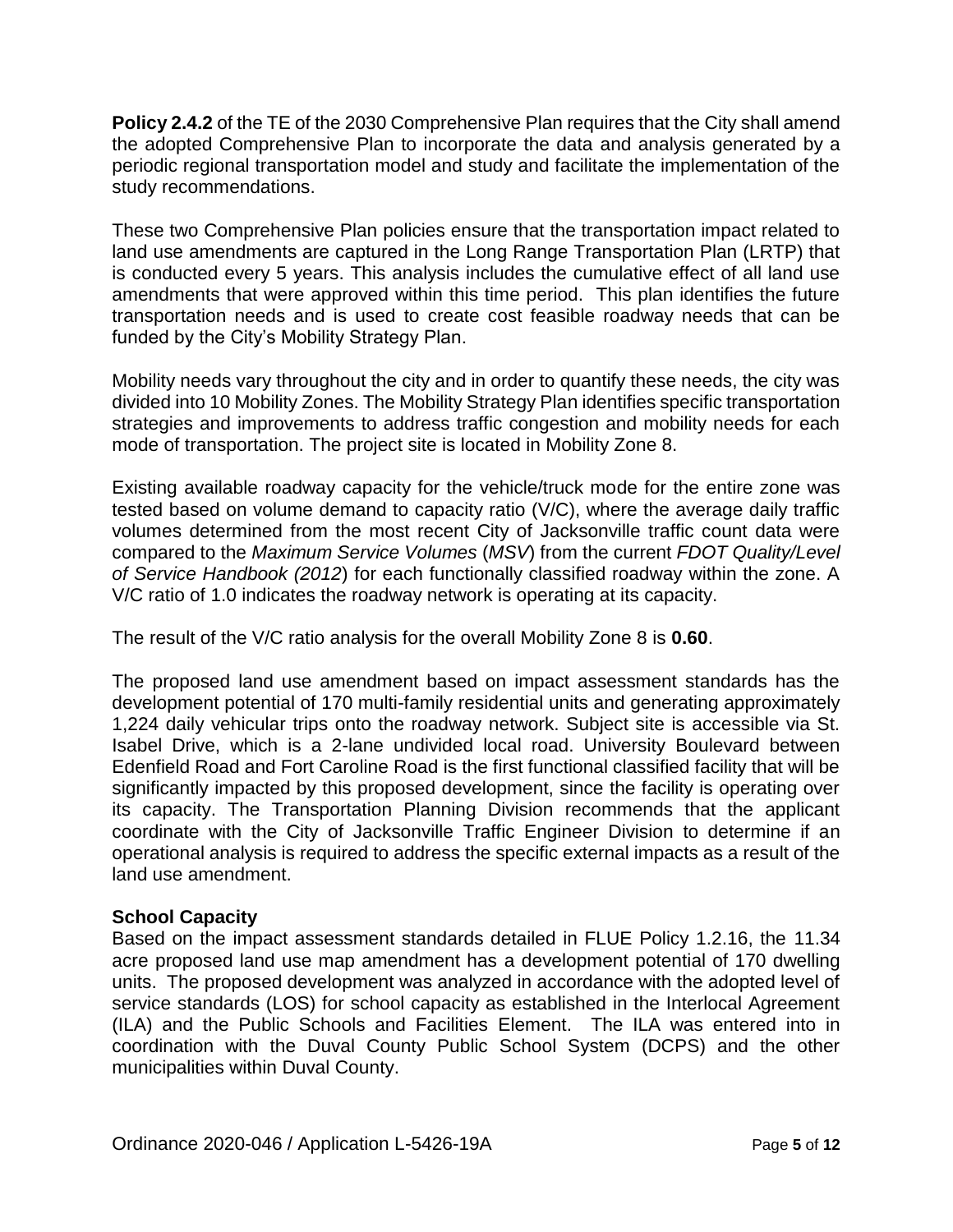School concurrency LOS is the methodology used to analyze and to determine whether there is adequate school capacity for each school type (elementary, middle, and high school) to accommodate a proposed development. The LOS (105% of permanent capacity) is based on Concurrency Service Areas (CSAs), not the closest school in the area for elementary, middle and high schools, as well as on other standards set forth in the City of Jacksonville School Concurrency Ordinance.

In evaluating the proposed residential development for school concurrency, the following results were documented:

- Elementary School
	- o Concurrency Service Area (CSA) 3
	- o 2019/2020 enrollment: 8,207
	- o Current utilization: 77%
	- o New student development from amendment: 28
	- o 5-year utilization: 79%
	- o Available seats in CSA 3: 753
	- $\circ$  Available seats in adjacent CSA(s): 4 and 5 is 86
- Middle School
	- o CSA 3
	- o 2019/2020 enrollment: 2,364
	- o Current utilization: 83%
	- o New student development from amendment: 12
	- o 5-year utilization: 85%
	- o Available seats in CSA 3: 18
	- $\circ$  Available seats in adjacent CSA(s): 4 and 5 is 24
- High School
	- o CSA 3
	- o 2019/2020 enrollment: 4,793
	- o Current utilization: 95%
	- o New student development from amendment: 16
	- o 5-year utilization: 89%
	- o Available seats in CSA 3: 38
	- o Available seats in adjacent CSA(s): 4 and 4 5 is 184

The analysis of the proposed residential development does not reveal any deficiency for school capacity within the CSA.

#### Public School Facilities Element

Policy 2.3.2 The City will coordinate with DCPS to establish plan review procedures to manage the timing of Future Land Use Map amendments and other land use decisions so that these decisions coordinate with adequate school capacity.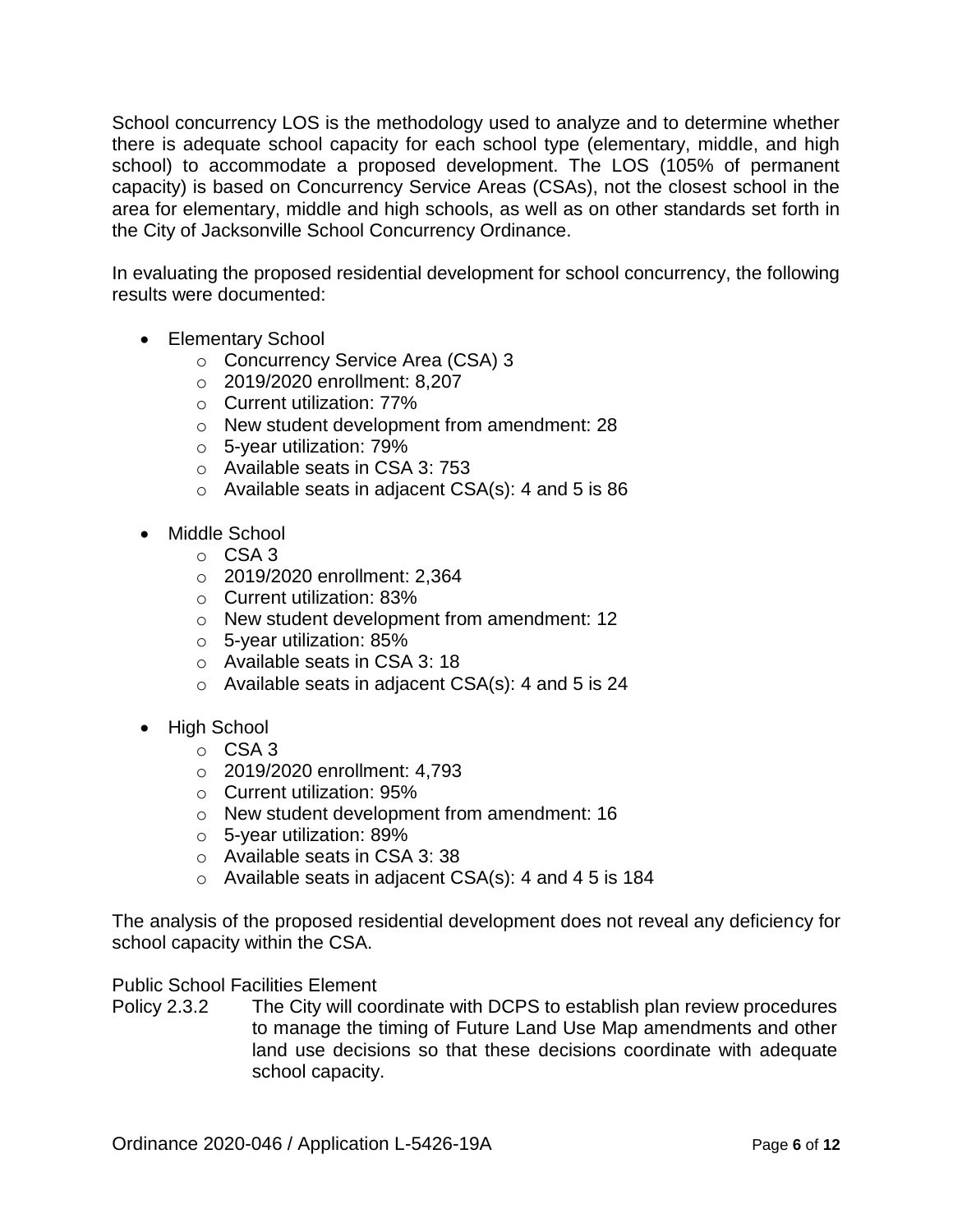Policy 2.3.3 The City will take into consideration the DCPS comments and findings on the availability of adequate school capacity in the evaluation of comprehensive plan amendments, and other land use decisions as provided in Section 163.3177(6)(a), F.S. and development of regional impacts as provided in 1380.06, F.S

#### Supplemental School Information:

The following additional information regarding the capacity of the assigned neighborhood schools was provided by the Duval County School Board. This is not based on criteria utilized by the City of Jacksonville School Concurrency Ordinance. Note that the percentage occupied may not appear correct due to ESE space requirements.

- Fort Caroline Elementary School #235
	- o CSA 3
	- o Amendment student generation: 28
	- o School Capacity including permanent spaces and portables: 752
	- o Current enrollment 20 day count for 2019/2020: 545
	- o Percent Occupied: 72%
	- o 4-year projection: 76%
- Arlington Middle School #213
	- o CSA 3
	- o Amendment student generation: 12
	- o School Capacity including permanent spaces and portables: 979
	- o Current enrollment 20 day count for 2019/2020: 740
	- o Percent Occupied: 76%
	- o 4-year projection: 73%
- Terry Parker High School #86
	- o CSA 3
	- o Amendment student generation: 16
	- o School Capacity including permanent spaces and portables: 1,866
	- o Current enrollment 20 day count for 2019/2020: 1,626
	- o Percent Occupied: 87%
	- o 4-year projection: 95%

#### **Archaeological Sensitivity**

According to the Duval County Archaeological Predictive Model, the subject property is located within an area of low and high sensitivity for the presence of archaeological resources. Projects that move forward through the Site Review process may be required to perform a Professional Archaeological Reconnaissance Survey on the portion of the site that is in a high sensitivity area. If archaeological resources are found during future development/redevelopment of the site, Section 654.122 of the Code of Subdivision Regulations should be followed.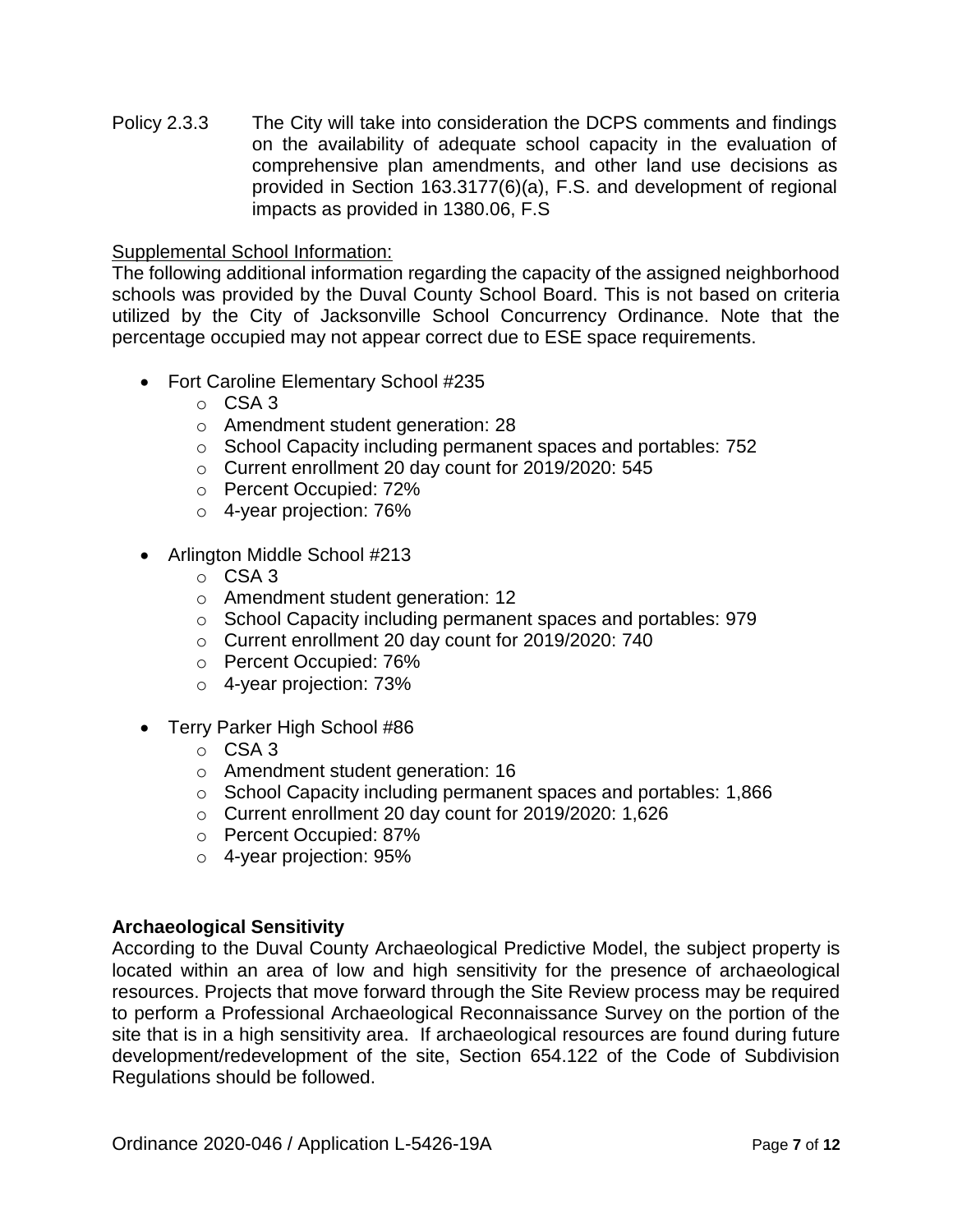#### **Historic Preservation Element**

Policy 1.2.6 The Planning and Development Department shall maintain and update for planning and permitting purposes, a U.S.G.S. series of topographic maps upon which recorded archaeological sites are shown.

#### **Aquifer Recharge**

The site is located within an area identified as being in the 0 to 4 inch per year aquifer recharge area. This range is below the threshold of 12 inches or more per year which would constitute a prime recharge area as defined in the Infrastructure Element – Aquifer Recharge Sub-Element (IE-AR). Prime aquifer recharge areas are the primary focus of groundwater resource protections. However, development resulting from the proposed land use amendment will be reviewed during the site plan review and permitting process for compliance with the land development regulations that have been established to protect groundwater resources. Such regulations address issues such as drainage systems, septic systems, and landscape/irrigation regulations.

IE-AR

Policy 1.2.8 Within two years of establishment by the SJRWMD and the Water Resources Management Plan of prime recharge areas for the Floridian Aquifer, the Planning and Development Department shall prepare maps of such designated areas showing the special zoning and land use consideration the City has established for such areas as designated by the latest update of the Floridian Aquifer Recharge GIS grid coverage.

## **PROCEDURAL COMPLIANCE**

Upon site inspection by the Planning and Development Department on February 4, 2020, the required notices of public hearing signs were posted. Seventy-four (74) notices were mailed out to adjoining property owners informing them of the proposed land use change and pertinent public hearing and meeting dates. Staff was notified that the posted signs were missing on January 30, 2020 and new signs were reposted by the applicant on February 5, 2020.

The Citizen Information Meeting was held on February 3, 2020. Five members of the public were in attendance and had concerns regarding the total number of units proposed, lack of sidewalks in the area, access to the site and traffic impacts.

## **CONSISTENCY EVALUATION**

**Consistency with 2030 Comprehensive Plan Goals, Objectives and Policies**

### *Future Land Use Element (FLUE):*

#### *Development Area:*

*Urban Area (UA)*: The UA is the second tier Development Area and generally corresponds with the densely developed portions of the City that have been in residential or

Ordinance 2020-046 / Application L-5426-19A Page 8 of 12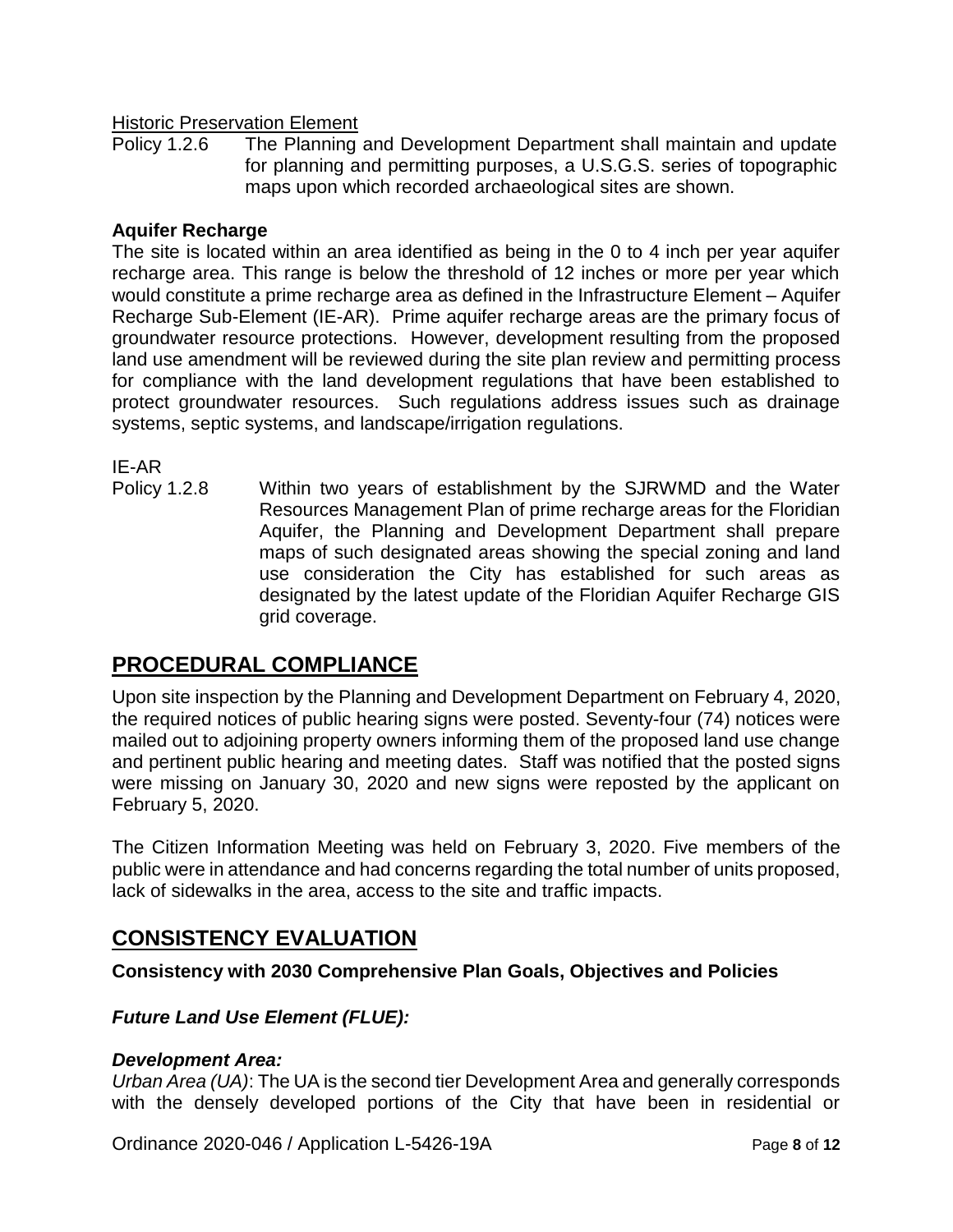employment generating uses prior to consolidation. It also includes major corridors which connect the other Development Areas. Similar to the UPA, the intent of the UA is to encourage revitalization and the use of existing infrastructure through redevelopment and infill development, but at moderate urban densities which are transit friendly. Also similar to the UPA, the UA is intended to support multi-modal transportation and the reduction of per capita greenhouse gas emissions and vehicle miles traveled. Development is encouraged to employ urban development.

- Objective 1.1 Ensure that the type, rate and distribution of growth in the City results in compact and compatible land use patterns, an increasingly efficient urban service delivery system and discourages the proliferation of urban sprawl through implementation of regulatory programs, intergovernmental coordination mechanisms, and public/private coordination
- Policy 1.1.12 Promote the use of Planned Unit Developments (PUDs), cluster developments, and other innovative site planning and smart growth techniques in all commercial, industrial and residential plan categories, in order to allow for appropriate combinations of complementary land uses, and innovation in site planning and design, subject to the standards of this element and all applicable local, regional, State and federal regulations.
- Policy 1.1.20 Development uses and densities shall be determined by the Development Areas described in the Operational Provisions for the Central Business District (CBD); Urban Priority Area (UPA); the Urban Area (UA); the Suburban Area (SA); and the Rural Area (RA) as identified in the 2030 Comprehensive Plan, in order to prevent urban sprawl, protect agricultural lands, conserve natural open space, and to minimize the cost of public facilities and services.
- Policy 1.1.22 Future development orders, development permits and plan amendments shall maintain compact and compatible land use patterns, maintain an increasingly efficient urban service delivery system and discourage urban sprawl as described in the Development Areas and the Plan Category Descriptions of the Operative Provisions.
- Policy 1.2.9 Require new development and redevelopment in the Central Business District, Urban Priority Area, Urban Area, and Suburban Area to be served by centralized wastewater collection and potable water distribution systems when centralized service is available to the site. New septic tanks in this area maybe permitted only as interim facilities pursuant to the requirements of the Sanitary Sewer Sub-Element.
- Objective 3.1 Continue to maintain adequate land designated for residential uses which can accommodate the projected population and provide safe,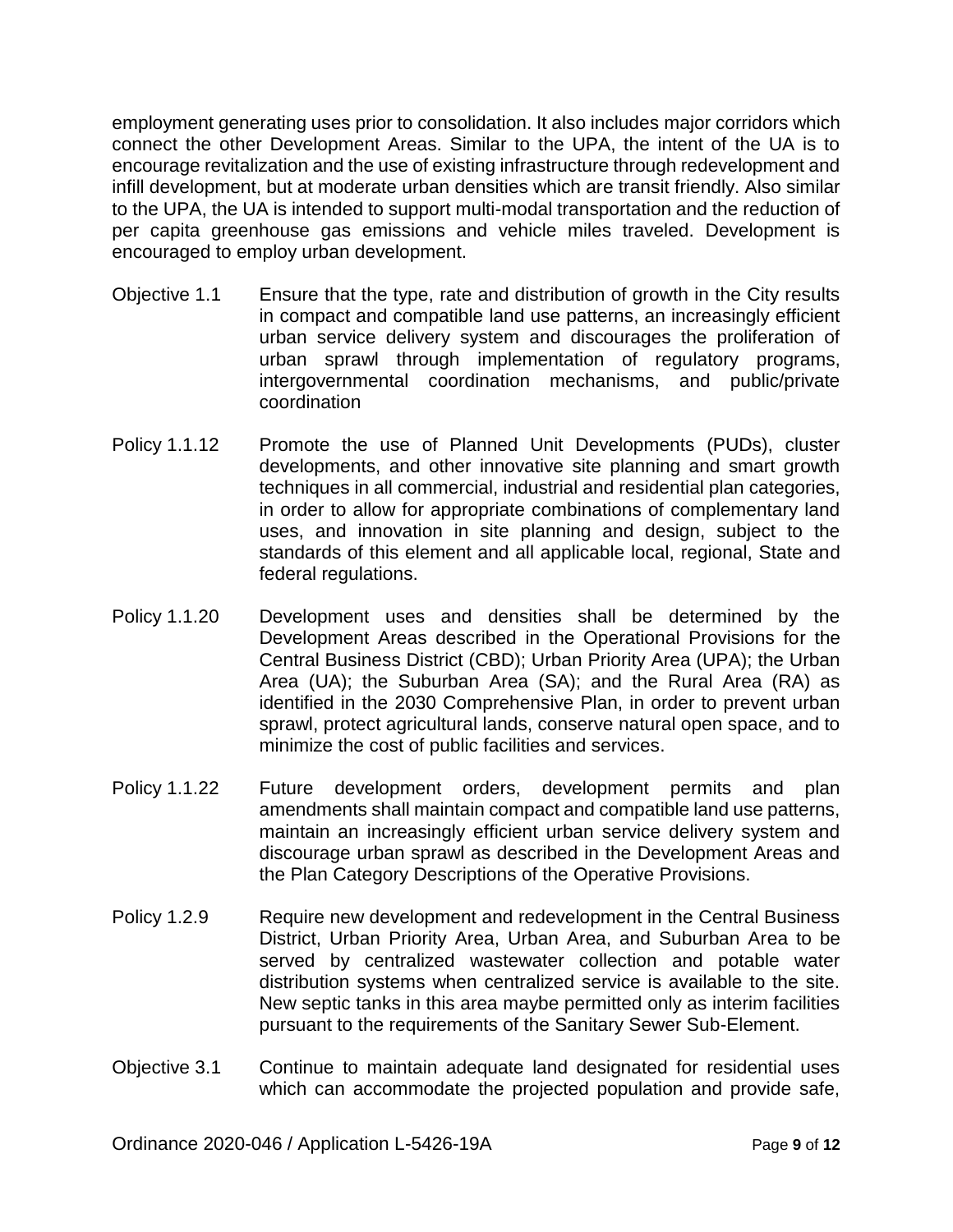decent, sanitary and affordable housing opportunities for the citizens. Protect single-family residential neighborhoods by requiring that any other land uses within single-family areas meet all applicable requirements described in the Development Areas and the Plan Category Descriptions of the Operative Provisions of the 2030 Comprehensive Plan and Land Development Regulations.

- Policy 3.1.6 The City shall provide for development of a wide variety of housing types by area, consistent with the housing needs characteristics and socioeconomic profiles of the City's households as described in the Housing Element.
- Policy 4.1.8B The City shall evaluate all proposed amendments to the Comprehensive Plan as to their compliance with the area's vision plan and any existing neighborhood plans and studies. Priority shall be given to those amendments with the greatest potential to further the goals and objectives of the vision plans and neighborhood plans and studies.

According to the Category Description of the FLUE, the Low Density Residential (LDR) in the Urban Area is intended to provide for low density residential development at up to seven dwelling units per acre. Plan amendment requests for new LDR designations are preferred in locations which are supplied with full urban services.

According to the category description of the FLUE, the Medium Density Residential (MDR) in the Urban Area is intended to provide compact medium density residential development at up to 20 dwelling units per acre. Plan amendment requests for new MDR designations are preferred in locations which are supplied with full urban services and in locations which serve as a transition between commercial and residential land uses.

The proposed land use amendment results in a compact and compatible land use pattern considering multi-family development in the MDR land use to the east and the school in the LDR and CGC land use to the south. The site is also located within the Urban Development Area, were infill and redevelopment are encouraged at moderate densities. Designation of the site with the MDR land use facilitates infill residential development on a vacant parcel at moderate densities and provides opportunities to develop a diverse housing stock. Therefore, the proposed amendment to MDR is consistent with FLUE Objectives 1.1 and 3.1 and FLUE Policies 1.1.22 and 3.1.6.

Development of this site facilitates infill development of a vacant and underutilized parcel located in the Urban Development Area and the Greater Arlington / Beaches Planning District consistent with FLUE Policy 1.1.20. The proposed development will be required to connect to JEA potable water and sanitary sewer in order to maintain consistency with FLUE Policy 1.2.9.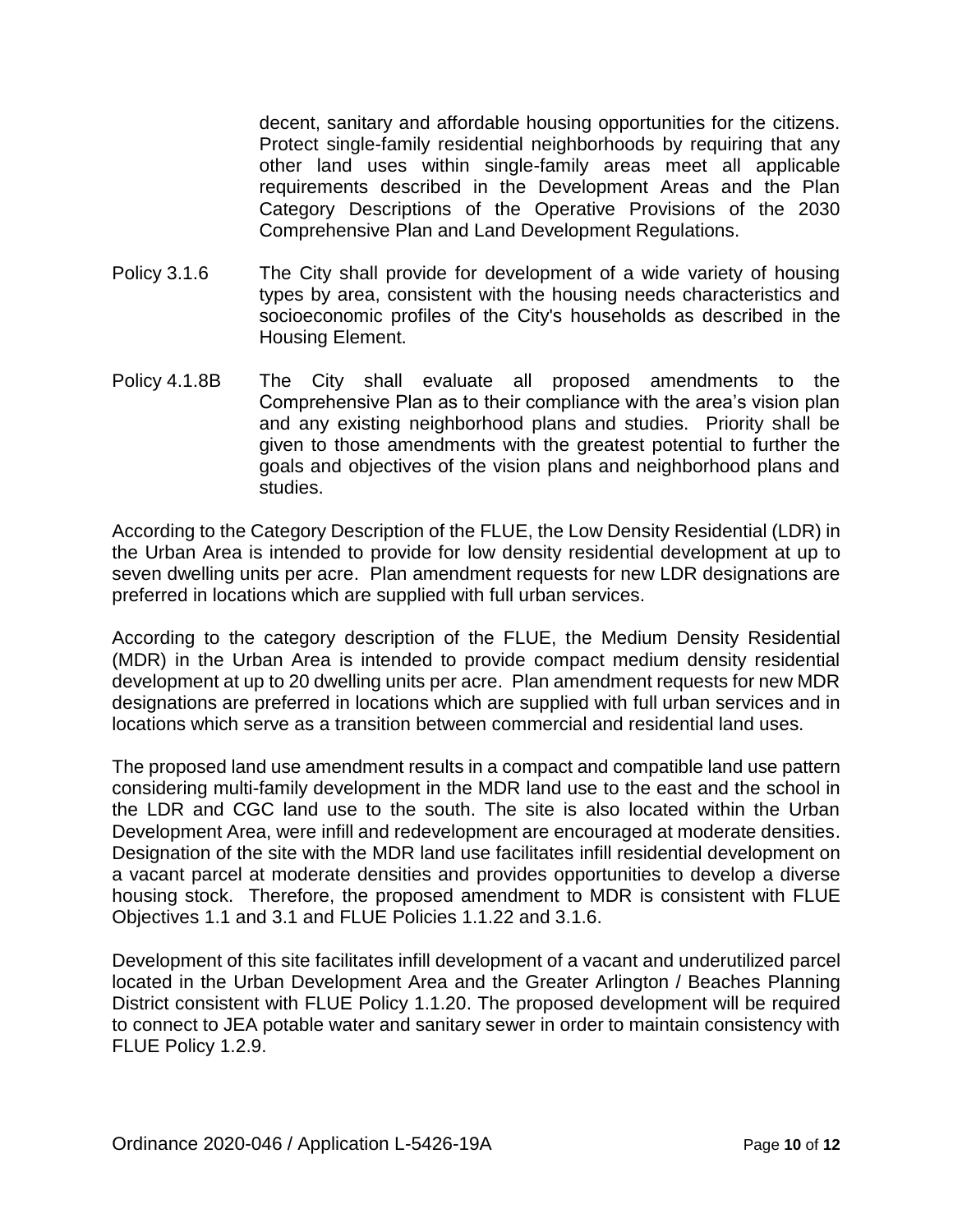The proposed amendment will be filed with a companion PUD in the adoption round. The PUD is an appropriate tool to define site design and development standards in a manner that maintains consistency and compatibility with surrounding uses and neighborhood character as called for in FLUE Policy 1.1.12.

#### **Vision Plan**

The application site lies within the Greater Arlington/Beaches Vision Plan area. Objective 2.1.1 of the plan states "Encourage range of housing opportunities and choices that are compatible with affected neighborhood". The proposed land use change to Medium Density Residential (MDR) provides the opportunity to encourage infill development while offering new housing opportunities to the area and the companion PUD can include site design and development standards to ensure compatibility with abutting development.

#### **Strategic Regional Policy Plan**

The proposed amendment is consistent with the following policy of the Regional Health section of the Strategic Regional Policy Plan:

**Policy 21**: The Region supports diverse and sufficient housing stock to provide choices for all households, from single persons to extended families with children.

The proposed land use amendment is consistent with Policy 21 of the Regional Health section of the Northeast Florida Regional Council's Strategic Regional Policy Plan as it would provide an additional housing choice in the area and would provide infill in an already developed area of the Northeast Florida region.